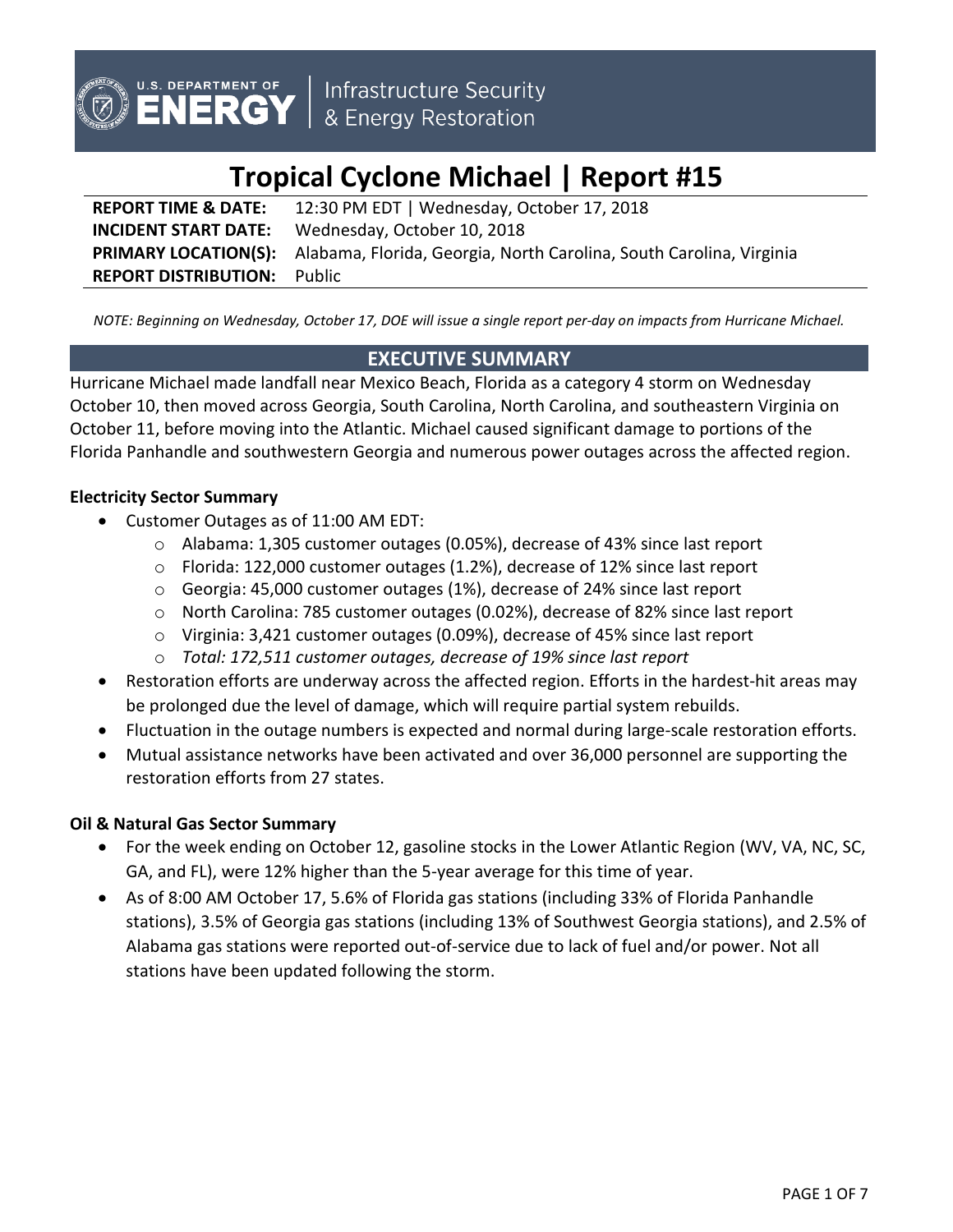# **ELECTRICITY SECTOR**

## **POWER OUTAGES**

**Outage Map (as of 12:00 PM EDT)** Cincinnati Jİ S Washington Ohio f, Louisville **KENTUCKY** Vorfolk ashville & Knoxville & **TENNESSEE** lacksonville Orleans ando *Aliami* 

| ELECTRICITY OUTAGES AS OF 11:00 AM EDT 10/17/2018 |                          |                                   |                         |  |
|---------------------------------------------------|--------------------------|-----------------------------------|-------------------------|--|
| <b>Impacted State</b>                             | <b>Current</b>           | <b>Percent of Total Customers</b> | <b>24-Hour Peak</b>     |  |
|                                                   | <b>Customers Outages</b> | in State without Power            | <b>Customer Outages</b> |  |
| Alabama                                           | 1,305                    | 0.05%                             | 3,199                   |  |
| Florida                                           | 122,000                  | 1.20%                             | 140,311                 |  |
| Georgia                                           | 45,000                   | 0.95%                             | 64,000                  |  |
| North Carolina                                    | 785                      | 0.02%                             | 7,115                   |  |
| Virginia                                          | 3,421                    | 0.09%                             | 7,510                   |  |
| <b>Total</b>                                      | 172,511                  | -                                 | $\ast$                  |  |

*\*There is no sum of the Peak Customer Outage column because peaks for individual utilities occur at different times; a total would not reflect peak outages.*

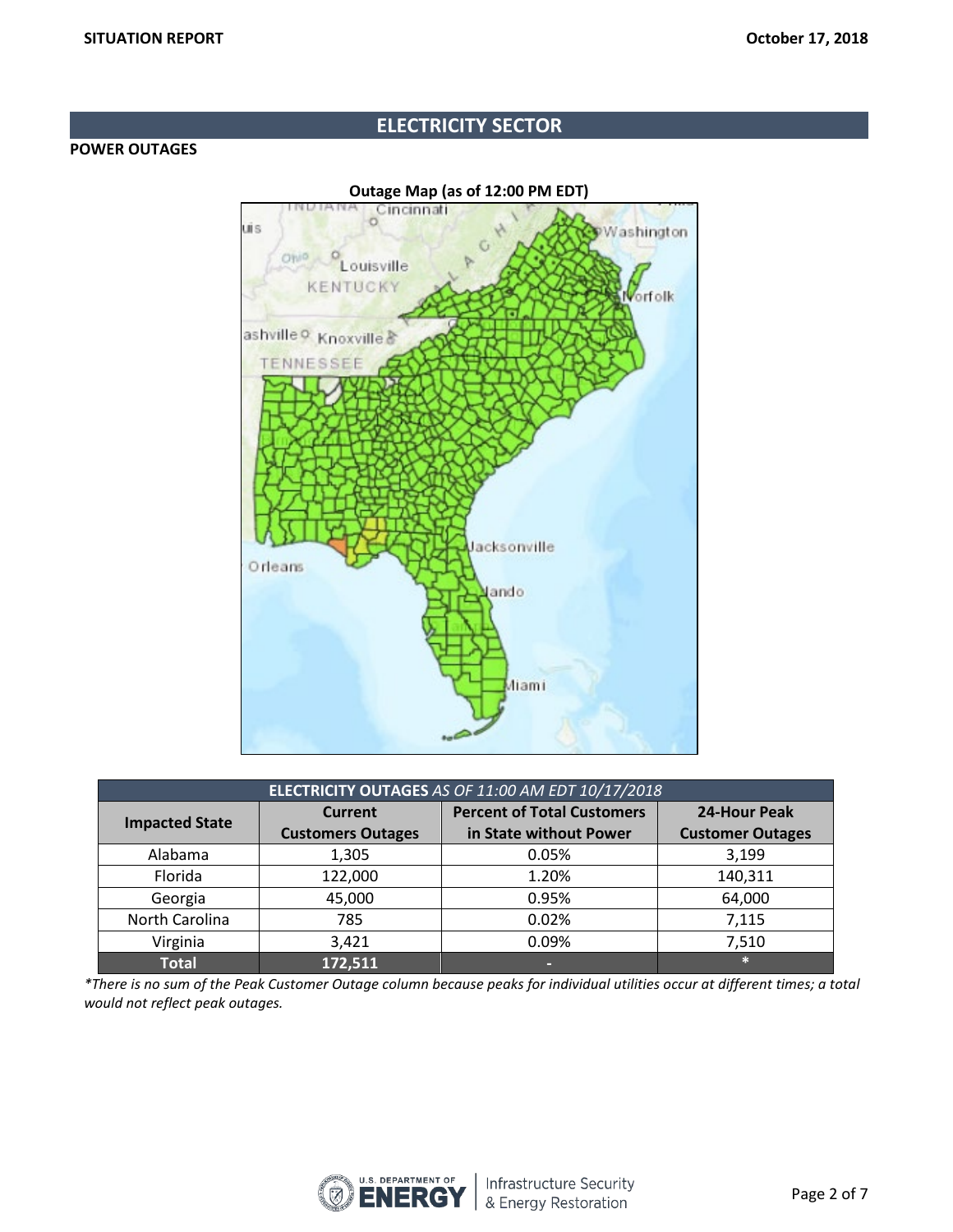## **ELECTRICITY IMPACTS & RESTORATION EFFORTS**

- Crews in the impacted area continue to perform damage assessments and restorations. Some restorations in the hardest hit areas may be prolonged due to the extent of damage.
- The electric industry has mobilized over 36,000 personnel, including utility crews, contractors, and mutual assistance workers from 27 states to support the restoration efforts.
- Fluctuation in the outage numbers is expected and normal during large-scale restoration efforts.

### *Alabama*

| <b>1,305</b> Customer Outages | $\downarrow$ 43% since Oct 16, 3:00 PM EDT | 3,199 24-hr Peak Outages |
|-------------------------------|--------------------------------------------|--------------------------|
|-------------------------------|--------------------------------------------|--------------------------|

## *Florida*

| 122,000 Customer Outages                |                                                        | $\downarrow$ 12% since Oct 16, 3:00 PM EDT     | 140,311 24-hr Peak Outages |  |  |
|-----------------------------------------|--------------------------------------------------------|------------------------------------------------|----------------------------|--|--|
| <b>Significantly Impacted Utilities</b> |                                                        |                                                |                            |  |  |
| $\circ$                                 | Gulf Power (Southern Company): 50,989 Customer Outages |                                                |                            |  |  |
| $\circ$                                 |                                                        | Talquin Electric Coop: 12,821 Customer Outages |                            |  |  |
| $\circ$                                 |                                                        | Duke Energy Florida: 1,797 Customer Outages    |                            |  |  |
| $\circ$                                 | Tallahassee Electric: 767 Customer Outages             |                                                |                            |  |  |
| Georgia                                 |                                                        |                                                |                            |  |  |
|                                         | 45,000 Customer Outages                                | $\downarrow$ 24% since Oct 16, 3:00 PM EDT     | 64,000 24-hr Peak Outages  |  |  |
|                                         | <b>Significantly Impacted Utilities</b>                |                                                |                            |  |  |
| $\circ$                                 | Mitchell EMC: 11,703 Customer Outages                  |                                                |                            |  |  |
| $\circ$                                 | Grady EMC: 5,577 Customer Outages                      |                                                |                            |  |  |
| $\circ$                                 | Georgia Power: 1,191 Customer Outages                  |                                                |                            |  |  |
| $\circ$                                 | Diverse Power: 435 Customer Outages                    |                                                |                            |  |  |
| <b>North Carolina</b>                   |                                                        |                                                |                            |  |  |
|                                         | <b>785 Customer Outages</b>                            | $\sqrt{82\%}$ since Oct 16, 3:00 PM EDT        | 7,115 24-hr Peak Outages   |  |  |
| <u> Virninin</u>                        |                                                        |                                                |                            |  |  |

## *Virginia*

| <b>3,421 Customer Outages</b>           | $\downarrow$ 45% since Oct 16, 3:00 PM EDT | 7,510 24-hr Peak Outages |  |  |
|-----------------------------------------|--------------------------------------------|--------------------------|--|--|
| <b>Significantly Impacted Utilities</b> |                                            |                          |  |  |

o Dominion Power: 1,414 Customer Outages

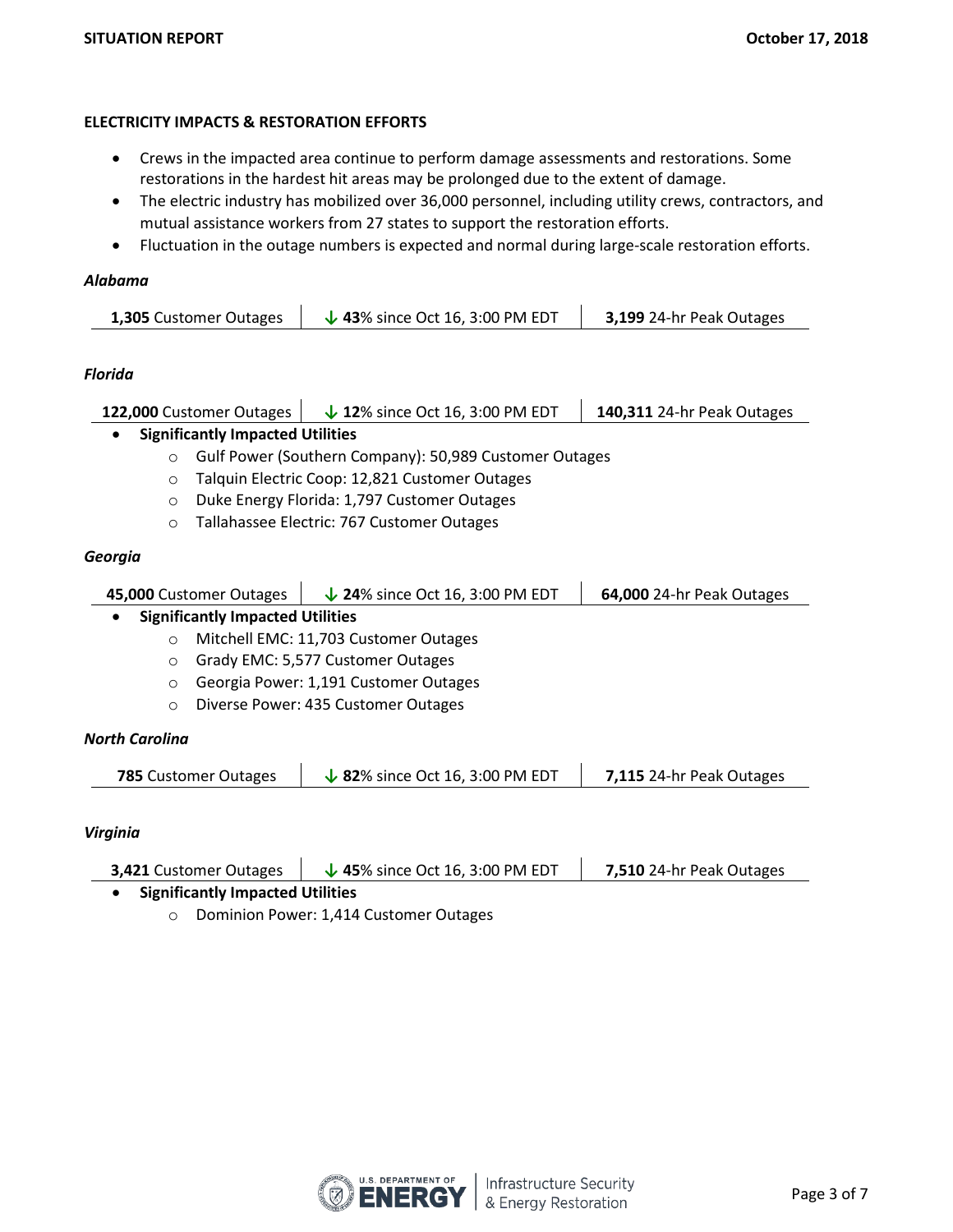## **PETROLEUM SECTOR**

## **PETROLEUM SECTOR OVERVIEW**

The map below highlights the petroleum fuels supply chain in the area threatened by Hurricane Michael.



## **OFFSHORE PRODUCTION AND OIL & GAS PLATFORMS**

• As of 12:30 PM EDT, October 15, 198,622 b/d (11.7%) of the oil production and 168 MMcf/d (6.6%) of the natural gas production in the federally administered areas of the U.S. Gulf of Mexico are shut-in, according to estimates by the Bureau of Safety and Environmental Enforcement (BSEE).

| <b>U.S. Gulf of Mexico Oil &amp; Gas Production Status</b><br>as of 12:30 PM EDT 10/16/2018 |                  |                    |  |
|---------------------------------------------------------------------------------------------|------------------|--------------------|--|
| <b>Production</b>                                                                           | <b>Pre-Event</b> | Shut-In<br>(10/16) |  |
| Crude Oil (b/d)                                                                             | 1,700,000        | 130,138            |  |
| Natural Gas (MMcf/d)                                                                        | 2,560            | 90                 |  |
| <b>Infrastructure</b>                                                                       | <b>Pre-Event</b> | <b>Evacuated</b>   |  |
|                                                                                             | Count            | (10/16)            |  |
| <b>Manned Platforms</b>                                                                     | 687              |                    |  |
| Rigs                                                                                        | 37               |                    |  |

Source: BSEE

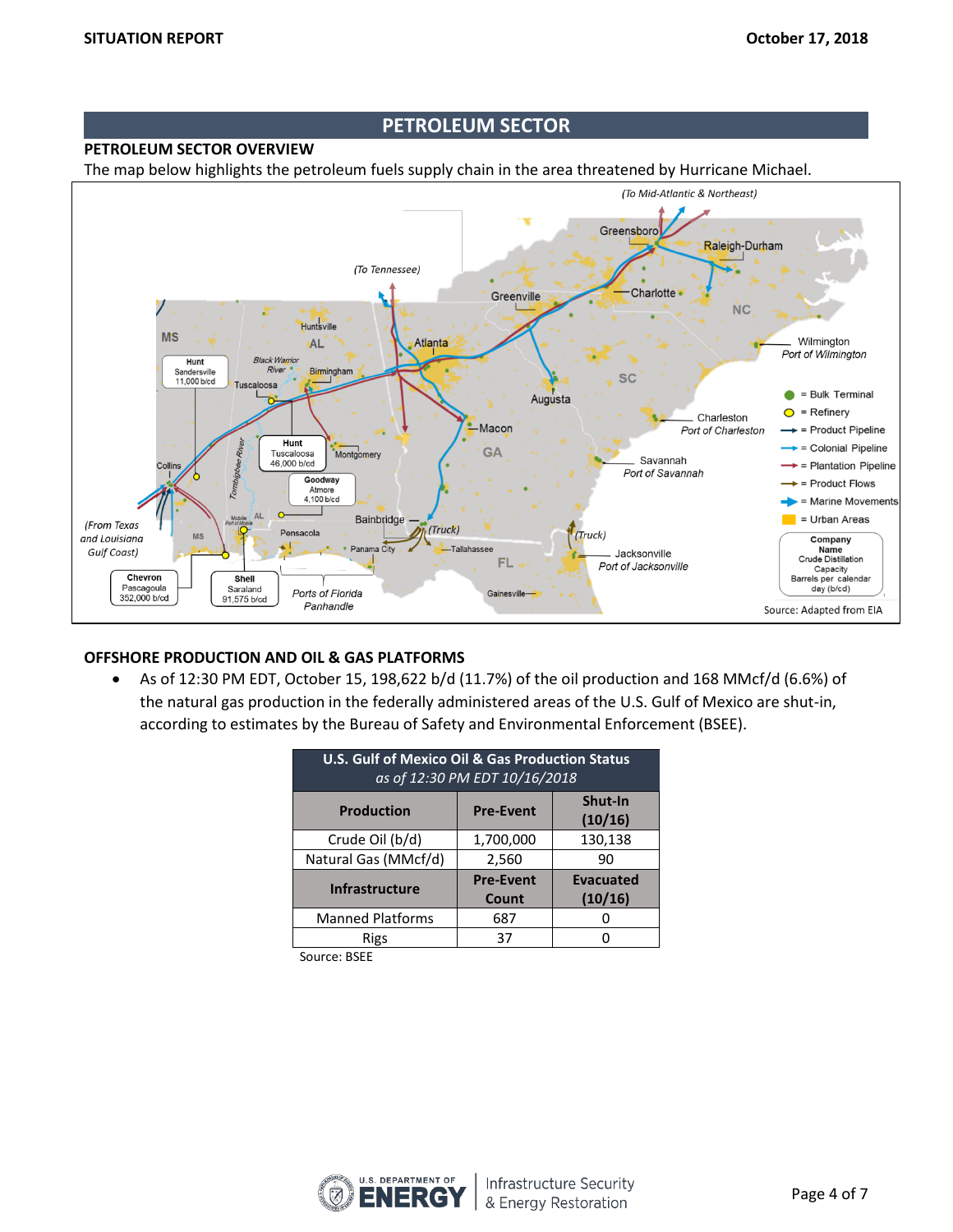#### **PORTS**

• All ports in the Southeast have fully reopened except for Panama City, which is open with restrictions (daylight operations only) as of Oct. 12. The Port of Panama City has reported significant damage but is expected to reopen by Oct. 27. The Port has commercial power.

## **FUEL STOCKS**

- For the week ending on October 12, the Lower Atlantic Region (WV, VA, NC, SC, GA, and FL) had 28.6 million barrels of total gasoline stocks, according to the Energy Information Administration (EIA). This is 12% higher than the 5-year average for this time of year. For the week ending on October 12, the Lower Atlantic Region had 12.1 million barrels of total distillate stocks, according to EIA. This is just less than the 5-year average for this time of year.
- Florida Department of Emergency Management (FDEM) is monitoring statewide fuel stocks and retail fuel supplies; no reported supply shortages, distribution issues, or retail fuel shortage reported as of October 9.

#### **RETAIL FUEL STATIONS**

• As of 8:00 AM October 17, 5.6% of Florida gas stations (including 33% of Florida Panhandle stations), 3.5% of Georgia gas stations (including 13% of Southwest Georgia stations), and 2.5% of Alabama gas stations were reported out-of-service due to lack of fuel, lack of power, or both, according to GasBuddy.com.

Disclaimer: **Data may not be curren**t. 88% of stations in Pensacola, 81% in Panama City, 83% in Tallahassee, 36% in Thomasville, 35% in Albany, and 60% in Dothan have updated status since 10/09/18.

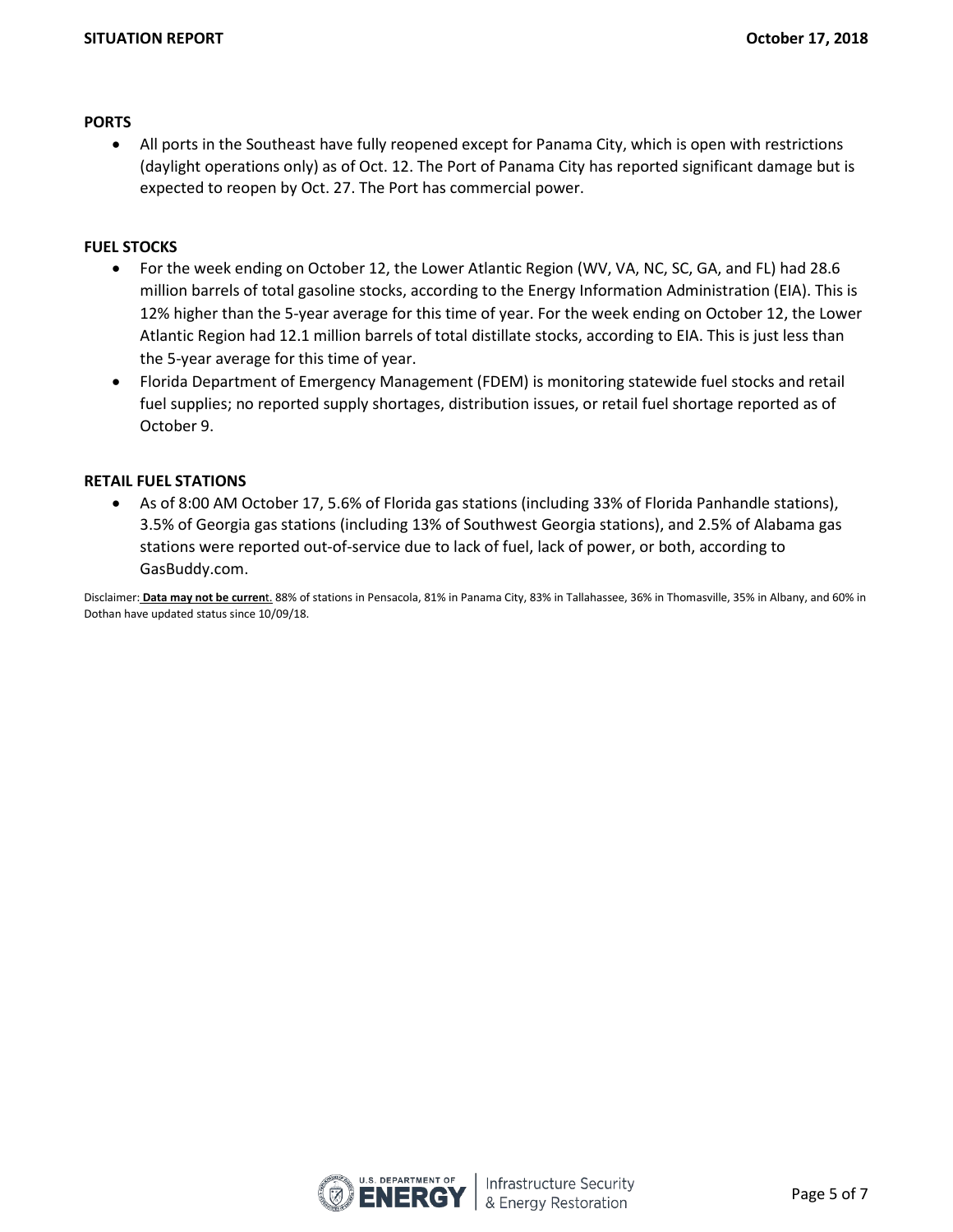## **EMERGENCY DECLARATIONS & WAIVERS**

## **EMERGENCY DECLARATIONS**

To provide vital supplies and transportation services to a disaster area in the United States, emergency declarations may be issued by the President, Governors of States, or Federal Motor Carrier Safety Administration (FMCSA). These declarations trigger the temporary suspension of certain Federal safety regulations, including Hours of Service, for motor carriers and drivers engaged in specific aspects of the emergency relief effort. See [49](https://www.fmcsa.dot.gov/regulations/title49/section/390.23)  [CFR 390.23](https://www.fmcsa.dot.gov/regulations/title49/section/390.23) for the actual emergency regulation.

| State Emergency Declarations and HOS Waivers as of 7:30 AM EDT 10/13/2018 |                                             |                        |                 |               |
|---------------------------------------------------------------------------|---------------------------------------------|------------------------|-----------------|---------------|
| State*                                                                    | <b>Details</b>                              | <b>Effective Dates</b> |                 |               |
|                                                                           |                                             | <b>Start</b>           | <b>End</b>      | <b>Status</b> |
| AL, FL, GA, LA, MS,<br>NC, SC, TN                                         | <b>FMCSA Regional Emergency Declaration</b> | 10/09                  | 11/09           | Active        |
| Florida*                                                                  | State of Emergency Declaration              | 10/07                  | 12/06           | Active        |
| South Carolina**                                                          | <b>State of Emergency Declaration</b>       | 10/08                  | 11/07           | Active        |
| Alabama                                                                   | <b>State of Emergency Declaration</b>       | 10/08                  | 11/07           | Active        |
| Georgia*                                                                  | <b>State of Emergency Declaration</b>       | 10/09                  | 10/16           | Active        |
| North Carolina*                                                           | <b>State of Emergency Declaration</b>       | 10/10                  | Until Rescinded | Active        |
| Kentucky                                                                  | <b>State of Emergency Declaration</b>       | 10/10                  | 11/10           | Active        |
| Virginia                                                                  | <b>State of Emergency Declaration</b>       | 10/11                  | 11/11           | Active        |

Sources[: U.S. Department of Transportation;](http://www.fmcsa.dot.gov/emergency) Governor Office Websites

\*Includes 35 counties in northern Florida, 108 counties in southern Georgia, and 66 counties in North Carolina. See Declarations for the full listing.

\*\*South Carolina issued a thirty day extension of its Hurricane Florence emergency declaration

#### **FUEL WAIVERS**

The Environmental Protection Agency (EPA), working with the Department of Energy (DOE), responds quickly to address fuel supply disruptions caused by hurricanes or other natural disasters by issuing emergency waivers of certain fuel standards in affected areas. The table below lists fuel-related waivers issued by the EPA:

| Fuel Waivers as of 7:30 AM EDT 10/13/2018 |                                                                             |       |                        |               |
|-------------------------------------------|-----------------------------------------------------------------------------|-------|------------------------|---------------|
| <b>State</b>                              | <b>Waiver</b>                                                               |       | <b>Effective Dates</b> |               |
|                                           |                                                                             |       | <b>End</b>             | <b>Status</b> |
| Florida                                   | Restriction on red-dyed diesel fuel for highway use.                        | 10/12 | 10/26                  | Active        |
|                                           | Allows the sale, distribution, and use of red dyed non-road locomotive and  |       |                        |               |
|                                           | marine (NRLM) diesel fuel for use in utility, emergency response and other  |       |                        |               |
|                                           | diesel-powered highway vehicles responding to/assisting in recovery efforts |       |                        |               |
|                                           | in the panhandle area of Florida. Diesel fuel must meet the 15ppm standard. |       |                        |               |

Sources: [U.S. Environmental Protection Agency;](https://www.epa.gov/enforcement/fuel-waivers) State Governments